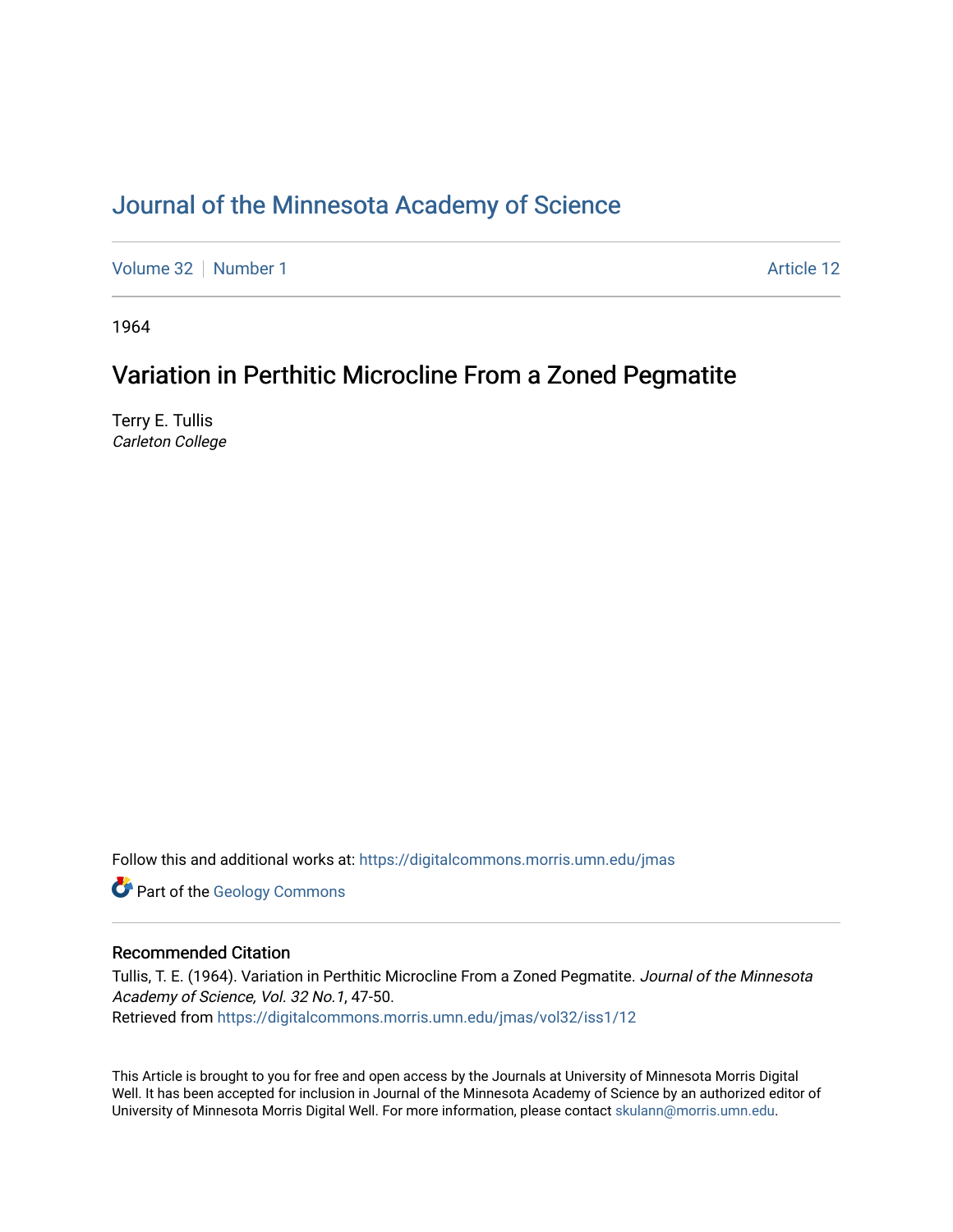# *Variation in Perthitic Microcline From A Zoned Pegmatite*

### TERRY E. TULLIS<sup>1</sup>

*Carleton College* 

Quantitative microscopic and chemical anaylses of 12 specimens of microcline, most of them perthitic, from the zoned Hugo pegmatite in the Black Hills near Keystone, South Dakota, have yielded data that can be used to estimate the temperatures of crystallization at successive stages in the formation of the pegmatite. The determined temperatures of crystallization range from 565 $^{\circ}$ C in zone 3a, near the margin of the pegmatite, to 280 $^{\circ}$ C in zone 7, the core.

More than half the world's crust is composed of feldspar. It has long been recognized that careful analyses of the chemical compositions of coexisting feldspars in an igneous or metamorphic rock can have value as a geothermometer. Because of the ubiquitous nature of feldspar and its potentialities as a geothermometer, much can be gained by determining the composition of each feldspar phase in a rock.

A study was made of microcline perthite from the Hugo pegmatite in the Black Hills near Keystone, South Dakota. Data will be presented on probable temperatures of crystallization and on the amount of albite still contained in solid solution in the microcline.

The Hugo pegmatite has been studied in detail by Norton, Page and Brobst (1962). It exhibits a well developed zonal structure consisting of seven generally concentric zones as well as two replacement units. It is Precambrian in age as are the other zoned and unzoned pegmatites of the Southern Black Hills (Norton and others, 1964; Orville, 1960), all of which are generally accepted as having been formed by crystallization of a magma-like fluid, somewhat rich in volatiles.

#### **Theoretical Considerations**

The microcline perthite can be considered to belong to the binary system  $KAISi<sub>3</sub>O<sub>8</sub> -NaAISi<sub>3</sub>O<sub>8</sub>$  since the anorthite content of plagioclase has a maximum of only four tenths of one per cent (Norton, Page and Brobst, 1962: 105), excluding zone one which was not included in this study. Therefore, a description of the various crystallization paths that can be followed in the Or-Ab system will be helpful in evaluating the experimental results.

In dry melts or those containing a low pressure of water vapor and other volatile components, a single alkali feldspar will crystallize from the melt and will continuously react with it to give a final crystalline composition equal to the original composition of the melt in a manner analogous to the continuous reaction series of the plagioclase feldspars [Figure 1-(a)]. The temperature then decreases from the point on the solidus curve to the point below on the solvus curve with no change in the nature of the single feldspar. As the temperature continues to decrease the single feldspar will gradually

1 B.S., magna cum laude, 1964, Carleton College. Phi Beta Kappa. Will enter graduate program, structural geology, Columbia University, Fall of 1964, with graduate fellowship from National Science Foundation.

*Journal of, Volume Thirty-two, No. 1, 1964* 

unmix from its solid solution to give a perthitic intergrowth of two feldspars of the composition given by the solvus curve for each temperature. This exsolution continues, if the temperature is lowered slowly enough, until the final temperature is reached.

Under conditions of higher water vapor pressure, the liquidus and solidus curves are found at lower temperatures and the temperature range representing one feldspar between the solidus and the solvus is smaller [Fig  $ure 1(b)$ ].

At some greater pressure of water vapor the solidus curve will intersect the solvus curve and truncate it [Figure  $1(c)$ ]. When a liquid under these conditions is cooled it will not be allowed to produce one homogeneous feldspar of a single composition but, rather, will produce two feldspars whose compositions are given by



FIGURE 1. Schematic phase diagrams of  $KAISi<sub>8</sub>O<sub>8</sub> - NaAISi<sub>8</sub>O<sub>8</sub>$ system: (a) low volatile content-one feldspar forms from melt; (b) higher volatile content-one feldspar form from melt; ( c) still higher volatile content-two feldspar solid solutions form melt; (d) even higher volatile content--two feldspar solid solutions of greater purity form from melt.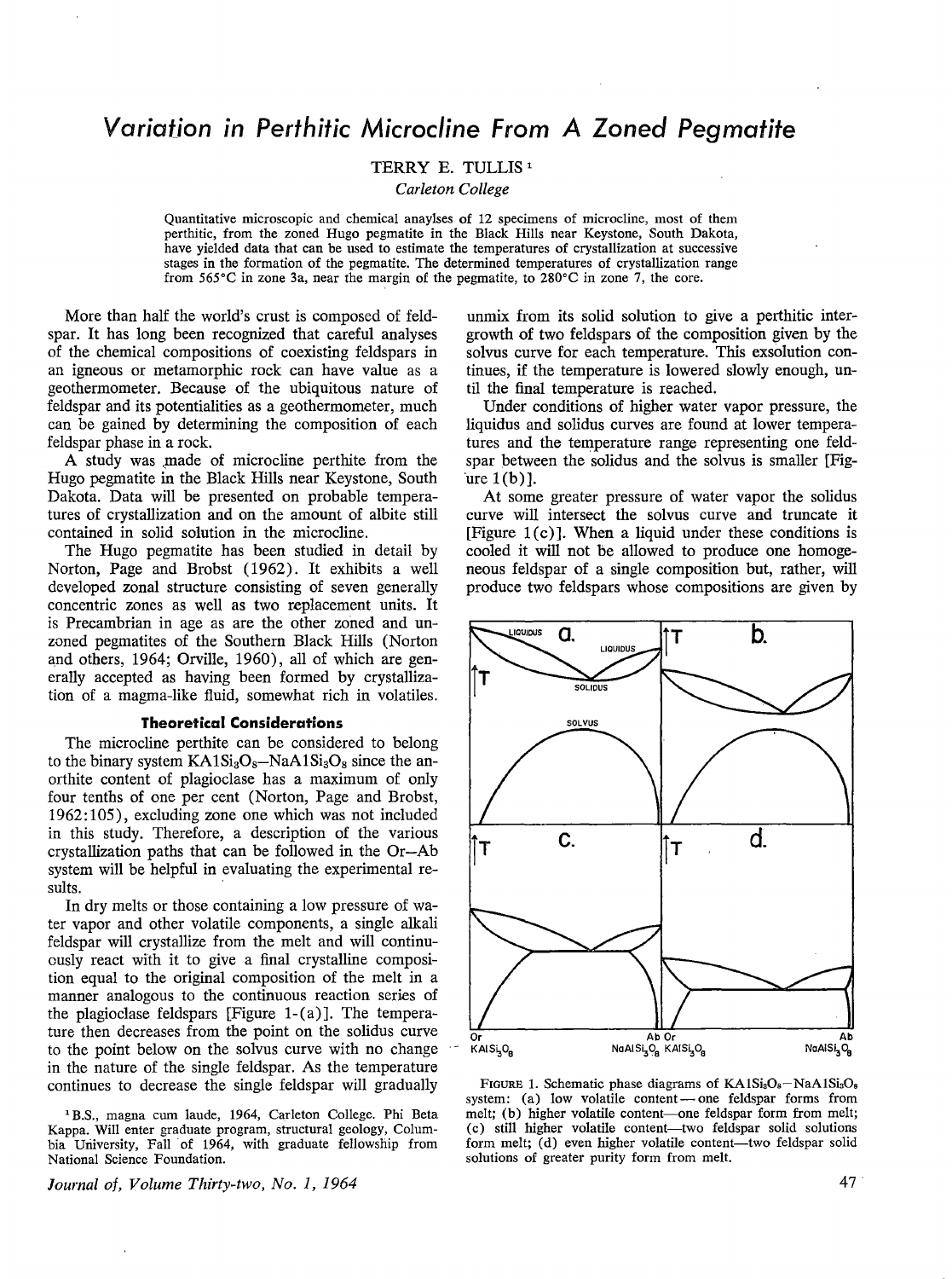the two halves of the solvus curve where they intersect the solidus.

Upon further cooling these two solid solutions of different composition may each exsolve to give perthite in one case and antiperthite in the other. Usually, however, the albite-rich solid solution does not unmix to form antiperthite due to the steepness of that half of the solvus.

At an even greater pressure of water vapor the liquidus and solidus curves are lowered still further and the two feldspar phases are formed at a lower temperature [Figure  $1(d)$ ]. The important point for the use of the feldspars as a geothermometer is that their compositions differ for different positions of the solidus, as a result of the inclination of the two limbs of the solvus. By measuring the amount of albite contained in the potassium-rich feldspar solid solution, the temperature of crystallization can be read from the solvus curve. Fortunately, the solvus changes position very little with increasing water pressure (Bowen and Tuttle, 1950: 449- 500). Since the potassium-rich solid solution will often exsolve to perthite on a further lowering of temperature after crystallization, it is necessary to include the perthitic albite when calculating crystallization temperatures. It is, of course, also necessary to exclude any albite contained in the sample as inclusions that crystallized on the Ab side of the solvus. A factor that may often be more important in nature than the water vapor pressure in lowering the liquidus and solidus is the content of other volatiles such as fluorine (Norton, Page and Brobst, 1962:118). In the case of pegmatites formed at constant depth and thus nearly constant pressure, the volatile constituents would certainly seem to be important.

#### **Procedure**

Twelve samples of microcline, most of them perthitic, were taken through six of the seven zones in the south segment of the Hugo in an attempt to analyze the zonal variation of the microcline in terms of its albite content. The method used was to make both modal and chemical analyses of each sample and compare the modal percentages with the normative ones. Two thin sections of each sample were made parallel to the **(010)**  cleavage and their mode was measured by using the improved Wentworth recording micrometer (integrating stage). The traverses were made at right angles to the perthitic bands. Nineteen flame photometric analyses for  $K_2O$  and  $Na_2O$  were also made, one a check on a National Bureau of Standards feldspar sample. Two samples were run by the Experiment Station of the Pennsylvania State University as a check on the writer's analyses.

In order of importance the mineral species present in the mode are, microcline, perthitic albite, poikalitic albite inclusions, muscovite and quartz. (In the central zone the mica is a lithia mica rather than muscovite.) Their average percentage magnitudes are, respectively: 80, 14, 4, 1-7 /10 and 3/10 per cents. For this study the microcline and the perthitic albite are the two constituents of interest. Therefore, compensation must be made

for the effect that the other three constituents have upon the chemical composition of the samples prior to a comparison between the mode and the norm. More specifically, there will be an appreciable contribution to the  $Na<sub>2</sub>O$  content from the albite inclusions and a smaller contribution to the  $K_2O$  and  $Na_2O$  contents from the mica.

The calculations performed for each sample may be listed as follows :

1. Conversion of the average modal volume percentages to weight percentages.

2. Calculation of the small contributions to  $Na<sub>2</sub>O$  and **K20** from the modal mica (Norton, Page and Brobst, 1962: 106) and subtraction from the chemical percentages.

3. Calculation of the average normative microline and albite from the remaining alkali oxide percentages.

4. Recalculation of the total normative feldspar percentage to match the total modal feldspar percentage.

5. Subtraction of the modal albite inclusions' percentage from the normative albite percentage. The difference is the amount of albite of interest for use as a geothermometer and is either modal perthitic albite or albite remaining in solution in the microcline.

6. Recalculation of this albite as a percentage of total non-inclusion feldspar for finding the crystallization temperatures from a solvus curve.

7. Subtraction of the modal perthitic albite percentage from the difference obtained in number five. This new difference is the percentage of the rock that is albite remaining in solid solution in microcline.

8. Recalculation of this new difference as a percentage of the modal microcline. Ideally this should give the position of the Or-rich side of the solvus at room temperature and should be the same value for each sample.

#### **Temperatures of Crystallization**

Excluding the albite inclusions, the percentage of total feldspar as albite for each of the 12 samples is given in Table 1, as is the corresponding temperature of crystallization from a solvus published for that purpose by Barth (1962:336). The zones under which each are listed are those described by Norton, Page and Brobst (1962) with zone 2 the wall zone and zone 7, the core. The range in the albite percentages was calculated from the deviations found in multiple chemical analyses and between pairs of thin sections. Most of it is due to variations between different parts of the same sample rather than experimental error, although the latter factor was sometimes important. The range in the temperatures was read directly from the solvus using the extreme percentage values.

Five of the percentages and their temperatures are enclosed by parentheses to indicate that those values are considered unusable for various reasons. The sample from zone 2 or 3a had a relatively rapid cooling history since it is about five feet from the country rock. Therefore, it is possible that the early formed microcline did not have a chance to react with the remaining near-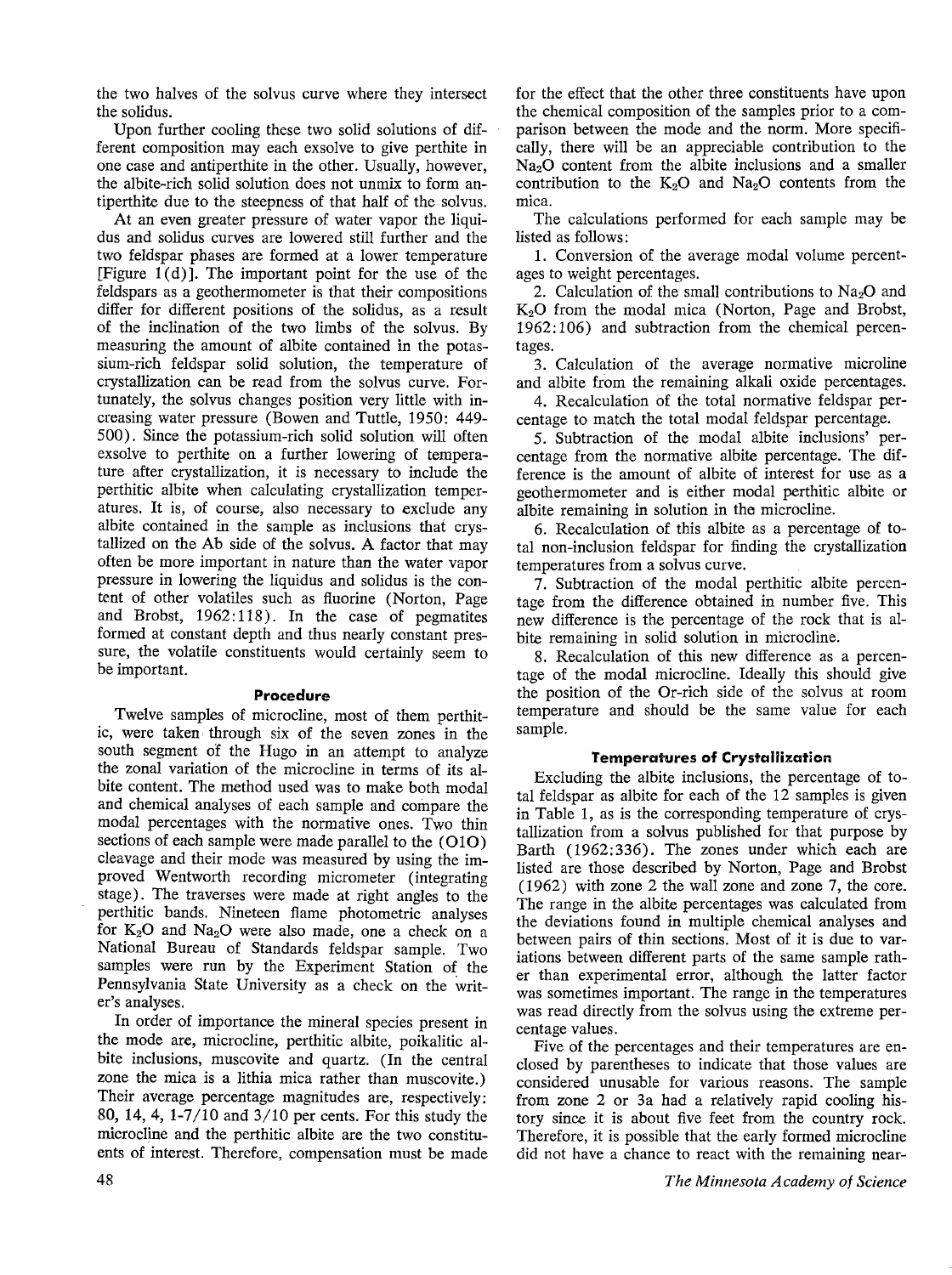TABLE 1.

| Zone                     | Percent of total feldspar<br>as albite (after inclusions) | Temperature of<br>crystallization in °C |                             |
|--------------------------|-----------------------------------------------------------|-----------------------------------------|-----------------------------|
| $2$ or $3a$              | $(17.9 \pm 1.7)$                                          | (480                                    | 460-495)                    |
| 3a                       | $26.6 \pm 6.4$                                            | 565                                     | 510-610                     |
| (outer)<br>Зa<br>(inner) | $25.2 \pm 2.5$                                            | 555                                     | 525-575                     |
| 3b                       | $17.4 + 1.4$                                              | $-475$                                  | 455-490                     |
| 3b                       | $13.6 \pm 2.4$                                            | 420                                     | 390-455                     |
| (inner)<br>4 or 5<br>5   | $10.9 \pm 8.0$                                            | 385                                     | 235-490                     |
| (inner?)                 | $8.6 \pm 1.1$                                             | 345                                     | 330-365                     |
| 5<br>(inner)<br>6        | $(1.8 \pm 0.1)$                                           | (< 200)                                 |                             |
| (outer)<br>6             | $(4.8 \pm 3.0)$                                           | (280.                                   | $\langle 200 - 325 \rangle$ |
| (center?)<br>6           | $(21.9 \pm 2.5)$                                          | (525)                                   | 495-565)                    |
| (center?)                | $(20.9 \pm 1.1)$                                          | (515                                    | 495-525)                    |
| 7                        | $4.8 \pm 0.6$                                             | 280                                     | 260-290                     |

by melt and thus had a lower albite content than that which crystallized at the solvus curve. In any case, the fact that it had a more rapid cooling history, as shown by its position and relatively small crystal size, seems to warrant its being discounted because of probable lack of equilibrium. Three of the other values are discredited due to probable later alteration. The sample from zone 5 has definitely been affected by alteration following crystallization, indicated by fine grained muscovite replacing perthitic albite and by veins of muscovite and quartz throughout the sample. The two samples from near the center of zone 6 have a higher  $Na<sub>2</sub>O$  content than would be expected by the steadily decreasing trend. These samples were collected near each other within about ten feet of the cleavelandite-microline-lithia mica replacement unit and it seems quite plausible that they were enriched in  $Na<sub>2</sub>O$  by vapors that spread out from the replacement unit. Orville (1963) has done work on alkali ion exchanges between vapor and feldspar phases and his results indicate that fairly rapid exchange of Na+ for  $K^+$  in the alkali feldspars is possible by such means. The sample from the outer part of zone 6 has much less than two per cent  $Na<sub>2</sub>O$  and, according to Dietrich (1961: 15), rocks containing less than two per cent  $Na<sub>2</sub>O$  should not be used as geothermometers.

The remaining seven values should give reasonably reliable temperature values although a few cautions are necessary. The possibility of high-low modifications of the feldspars gives rise to some uncertainty in the interpretation (Norton, Page and Brobst, 1962: 111). According to Dietrich  $(1961: 15)$  the geothermometer has not been found to be susceptible to laboratory checking and is based upon natural feldspars. Hopefully, the history of the Hugo feldspars was similar to that of those used by Barth (1962) in drawing his solvus for which he makes no order-disorder qualifications. Those samples that seem to have been appreciably affected by deuteric

*loumal of, Volume Thirty-two, No. 1, 1964* 

reaction have been discounted and the effect of exsolution has been accounted for, if it is assumed that only around the edges of the large crystals of perthite would there be any net loss of albite by exsolution. A remaining qualification that must be mentioned is that the microcline sample from zone 7 has well below two per cent  $Na<sub>2</sub>0$ . However, zone 7 as a whole has four and four tenths per cent  $Na<sub>2</sub>O$  (Norton, Page and Brobst, 1962: 112) and so the temperature should be usable if the sodium was available while the microline crystallized. Since zone 7 has some characteristics of a replacement body itself, this temperature is best regarded with caution.

#### **Albite Content of Microcline**

In Table 2 are presented the percentages of modal microcline which are normative albite-the amount of albite still in solid solution in microcline which did not exsolve to form perthite. As will immediately be seen, the probable range in values is of magnitude comparable to the actual values themselves. This is due to the fact that upon subtraction of large numbers the absolute error is carried along and becomes a much larger relative error. It is still possible to make some statements about the results, however. First of all, it will be seen that the values are not all the same, even allowing for the range in possible values. Second, the numbers are generally under ten per cent and most· of them are under five per cent. Third, the median value of the albite content in four of the samples is very close to two per cent.

TABLE 2

| Zone                     | Albite content of<br>microcline, % |  |  |
|--------------------------|------------------------------------|--|--|
| 2 or 3a                  | $2.1 \pm 2.1$                      |  |  |
| 3a                       | $10.0 \pm 8.5$                     |  |  |
| (outer)<br>Зa<br>(inner) | $9.7 \pm 3.1$                      |  |  |
| 3b                       | $1.9 \pm 1.7$                      |  |  |
| 3Ь                       | $-1.1 \pm 3.0$                     |  |  |
| (inner)<br>4 or 5        | $0.5 \pm 10.1$                     |  |  |
| 5                        | $2.0 \pm 1.3$                      |  |  |
| (nner?)<br>5<br>(inner)  | $1.8 \pm 0.2$                      |  |  |
| 6                        | $0.6 \pm 3.4$                      |  |  |
| (outer)<br>6             | $5.4 \pm 3.2$                      |  |  |
| (center?)<br>6           | $6.5 \pm 1.4$                      |  |  |
| (center?)<br>7           | $4.8 \pm 1.0$                      |  |  |
|                          |                                    |  |  |

Ideally, the values should all be identical, as stated in a previous section. The number of real differences that exist cannot be determined, but for those that do the explanation must be either that; the exsolution process did not reach equilibrium during cooling or that later alterations took place. For the high values near the outer margin of the pegmatite the former explanation may